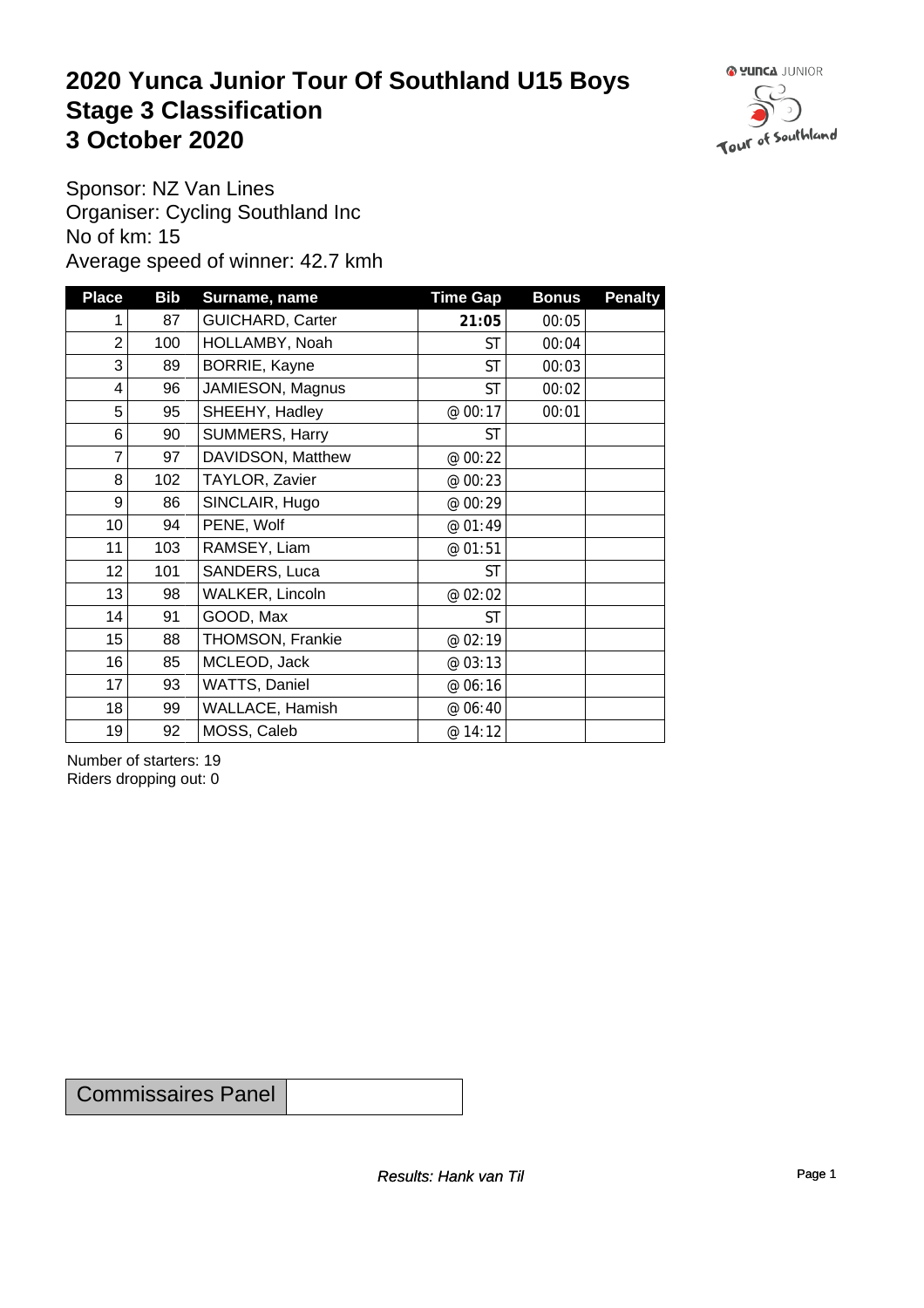### **2020 Yunca Junior Tour Of Southland U15 Boys General Classification (Stage 3)**<br> **3 October 2020 3 October 2020**



Organiser: Cycling Southland Inc

| <b>Place</b>   | <b>Bib</b> | Surname, name           | <b>Time Gap</b> |
|----------------|------------|-------------------------|-----------------|
|                | 100        | HOLLAMBY, Noah          | 2:35:51         |
| $\overline{2}$ | 87         | <b>GUICHARD, Carter</b> | @ 00:32         |
| 3              | 89         | BORRIE, Kayne           | @ 05:17         |
| 4              | 96         | JAMIESON, Magnus        | @ 05:18         |
| 5              | 95         | SHEEHY, Hadley          | @ 05:36         |
| 6              | 102        | TAYLOR, Zavier          | @ 06:43         |
| 7              | 94         | PENE, Wolf              | @ 07:52         |
| 8              | 90         | SUMMERS, Harry          | @ 08:12         |
| 9              | 98         | <b>WALKER, Lincoln</b>  | @ 09:11         |
| 10             | 86         | SINCLAIR, Hugo          | @ 09:15         |
| 11             | 97         | DAVIDSON, Matthew       | @ 09:54         |
| 12             | 88         | THOMSON, Frankie        | @ 11:30         |
| 13             | 101        | SANDERS, Luca           | @ 13:44         |
| 14             | 91         | GOOD, Max               | @ 14:15         |
| 15             | 103        | RAMSEY, Liam            | @ 15:56         |
| 16             | 85         | MCLEOD, Jack            | @ 17:20         |
| 17             | 93         | WATTS, Daniel           | @ 41:50         |
| 18             | 99         | <b>WALLACE, Hamish</b>  | @ 42:35         |
| 19             | 92         | MOSS, Caleb             | @1:35:42        |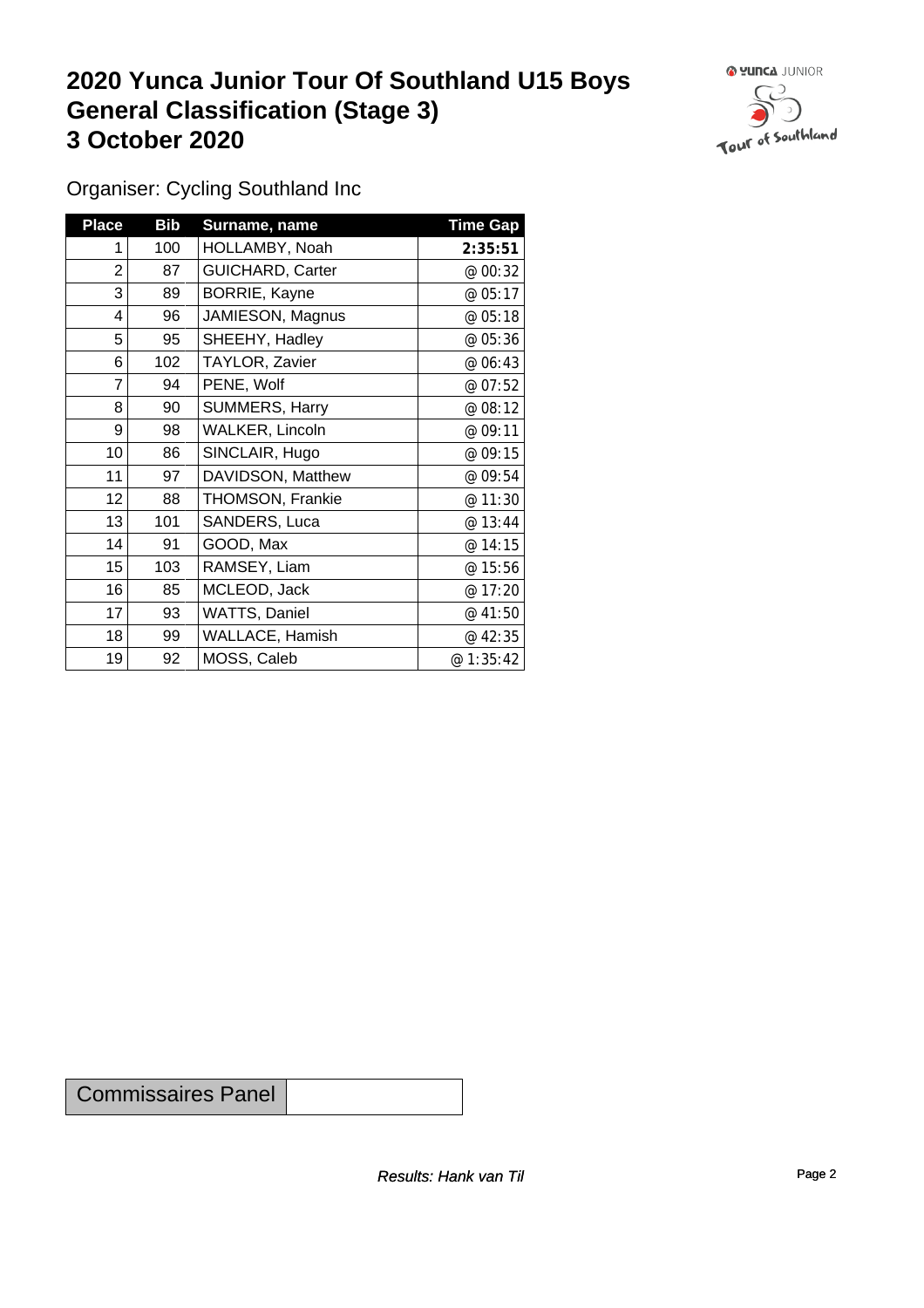# **2020 Yunca Junior Tour Of Southland U15 Boys Sprint Classification (Stage 3) 3 October 2020 1999 1999 1999 1999 1999 1999 1999 1999 1999 1999 1999 1999 1999 1999 1999 1999 1999 1999 1999 1999 1999 1999 1999 1999 1999 1999 1999 1999 1999 1**



Organiser: Cycling Southland Inc

| <b>Place</b> | Bib | Surname, name           | <b>Points</b> |
|--------------|-----|-------------------------|---------------|
|              | 100 | HOLLAMBY, Noah          | 10            |
|              | 86  | SINCLAIR, Hugo          | 6             |
| 3            | 87  | <b>GUICHARD, Carter</b> |               |
| 4            | 96  | JAMIESON, Magnus        |               |
| 5            | 95  | SHEEHY, Hadley          |               |
| 6            | 97  | DAVIDSON, Matthew       |               |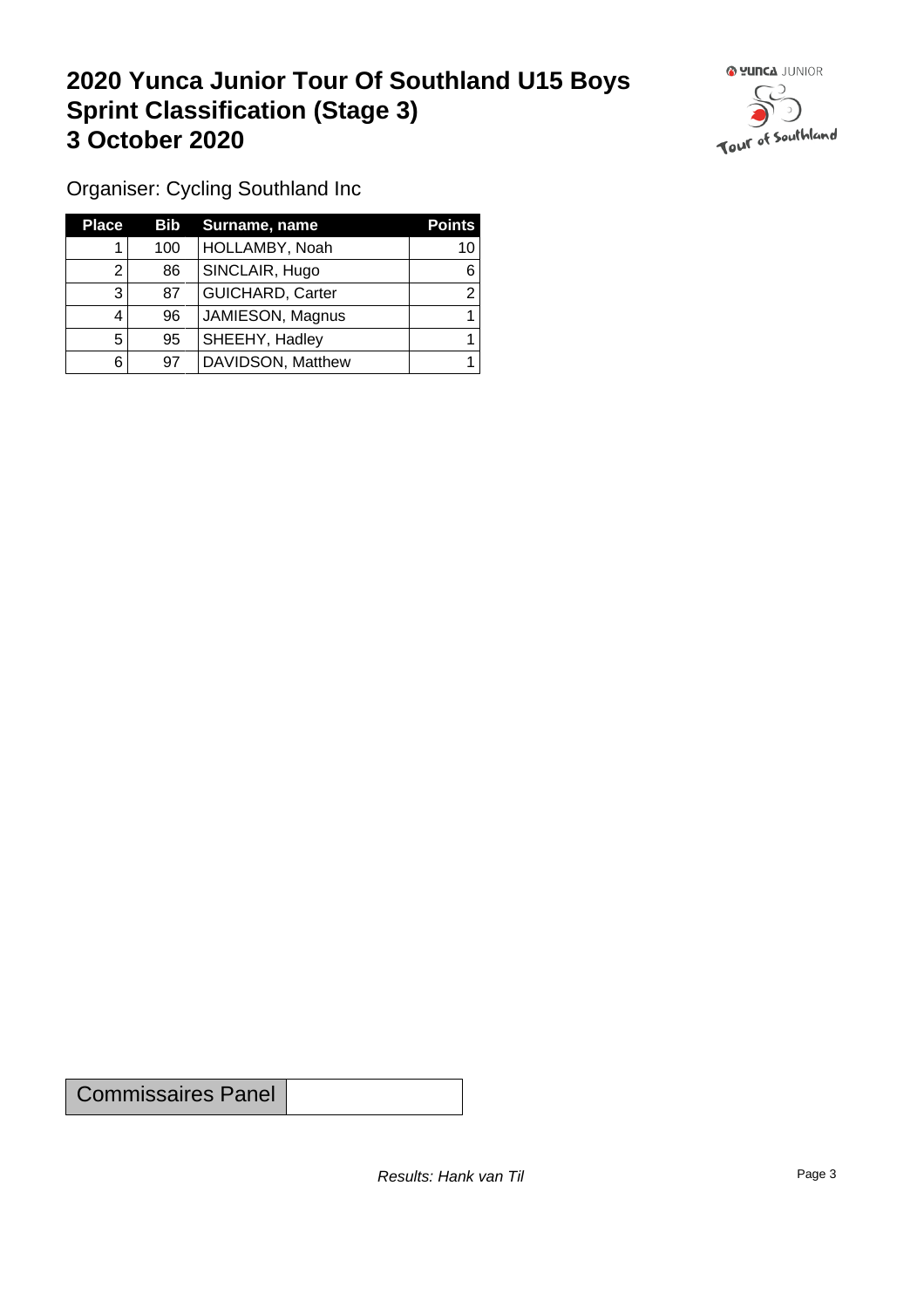# **2020 Yunca Junior Tour Of Southland U15 Boys KOM Classification (Stage 3) 3 October 2020 1999 1999 1999 1999 1999 1999 1999 1999 1999 1999 1999 1999 1999 1999 1999 1999 1999 1999 1999 1999 1999 1999 1999 1999 1999 1999 1999 1999 1999 1**



Organiser: Cycling Southland Inc

| Place |     | Bib Surname, name       | <b>Points</b> |
|-------|-----|-------------------------|---------------|
|       | 87  | <b>GUICHARD, Carter</b> |               |
|       | 100 | HOLLAMBY, Noah          |               |
|       | 89  | BORRIE, Kayne           |               |
|       | 102 | TAYLOR, Zavier          |               |